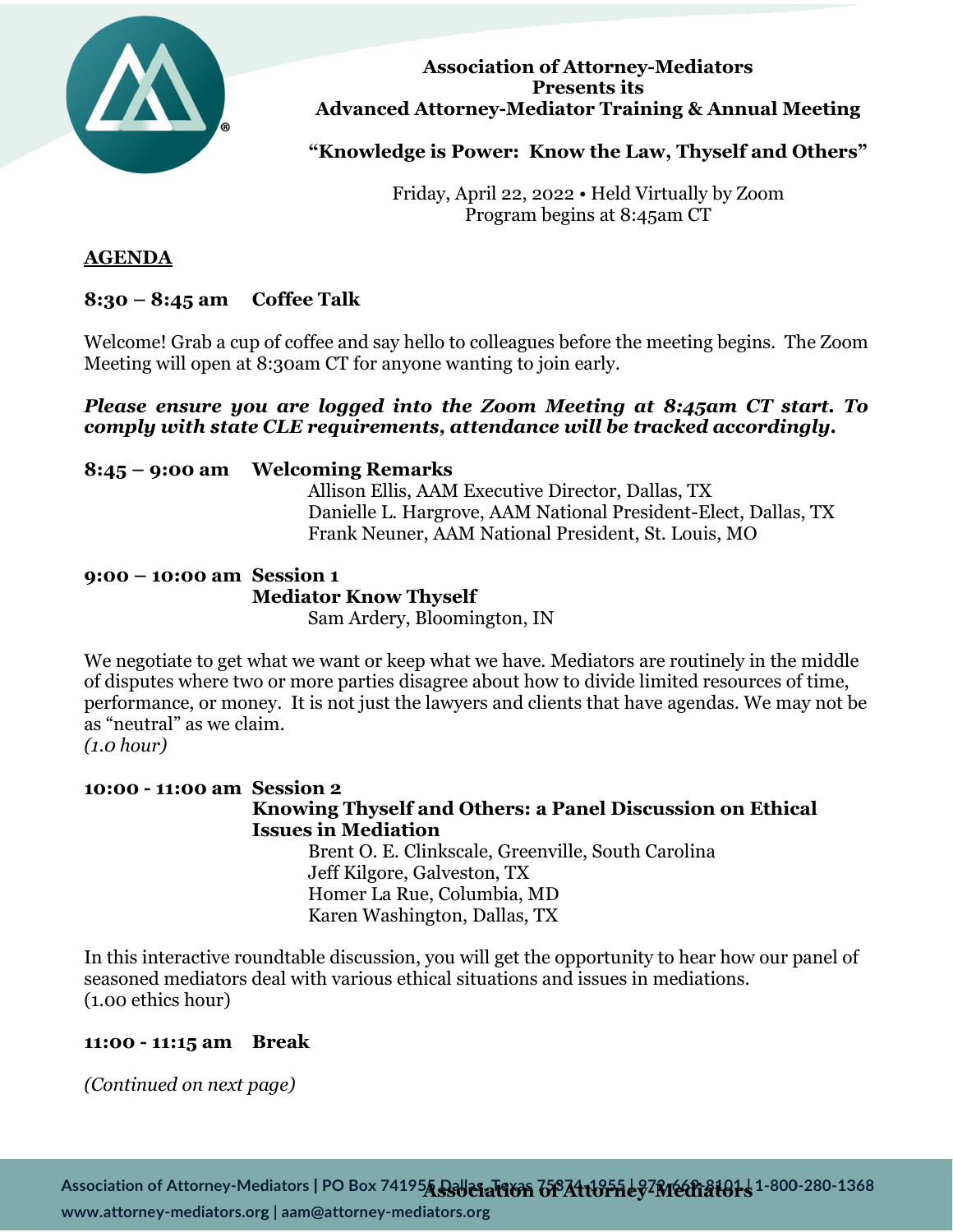

**Presents its Advanced Attorney-Mediator Training & Annual Meeting**

**"Knowledge is Power: Know the Law, Thyself and Others"**

## **AGENDA CONTINUED**

## **11:15 - 12:15 pm Session 3 Knowing the Law: Bioethics Mediation: An Innovative Approach to Resolving Ethical and Legal Conflicts in Clinical Health Care**

Victoria M. Kumorowski, Overland Park, KS

This presentation defines the process of bioethics mediation and the evolving discipline of bioethics. It identifies the common focuses of both bioethics and mediation, and it describes the need for bioethics mediation and the unique characteristics of it. Using case examples, it describes the main categories of healthcare conflicts and the main types of bioethical issues raised in clinical cases. It identifies the need for greater use of bioethics mediation as a resource by the courts, and the potential use of bioethics mediation to address advances in reproductive, genetic, and medical technology on a global level. *(1.00 hour)*

## **12:15 – 1:15 pm Lunch Break**

Please stay logged into the Zoom Meeting if you wish to join the Optional Lunchtime Session.

## **12:15-1:15pm Optional Lunchtime Session: You help others, but who helps you? Introducing ADR Notable.**

ADR Notable is a case and practice management platform built specifically for dispute resolution practitioners. Its features assist you at every step of the mediation process and makes running a practice and managing cases a breeze. Billing & invoicing, requesting, and storing documents, firm administration, note-taking, automated intake, and an upcoming scheduling solution are just a few ways ADR Notable makes mediation management easy. Come learn more and receive a special offer! *(No CLE Credit, Attendance is optional)*

*If you log out of the webinar, please be sure and log back on for the 1:15pm CT start.* To comply with state CLE requirements, afternoon attendance will be tracked via the platform's attendance reporting.

## **1:15 – 1:30 pm AAM Annual Meeting**

We will be welcoming in our new President and President-Elect. All are invited to attend. *(No CLE Credit)*

**1:30 – 2:30 pm Session 4 Knowing the Law: Ethical Obligations and Data Protection for the Dispute Resolution Practitioner** Gary Doernhoefer, Columbus, OH

This program will provide practical tips and tricks to enhance your data protection security using the tools you already have. *(1.0 hour, including ethics)*

Association of Attorney-Mediators | PO Box 741955 Dallas, Texas 75374-1955 | 972-669-8101 | 1-800-280-1368 www.attorney-mediators.org | aam@attorney-mediators.org